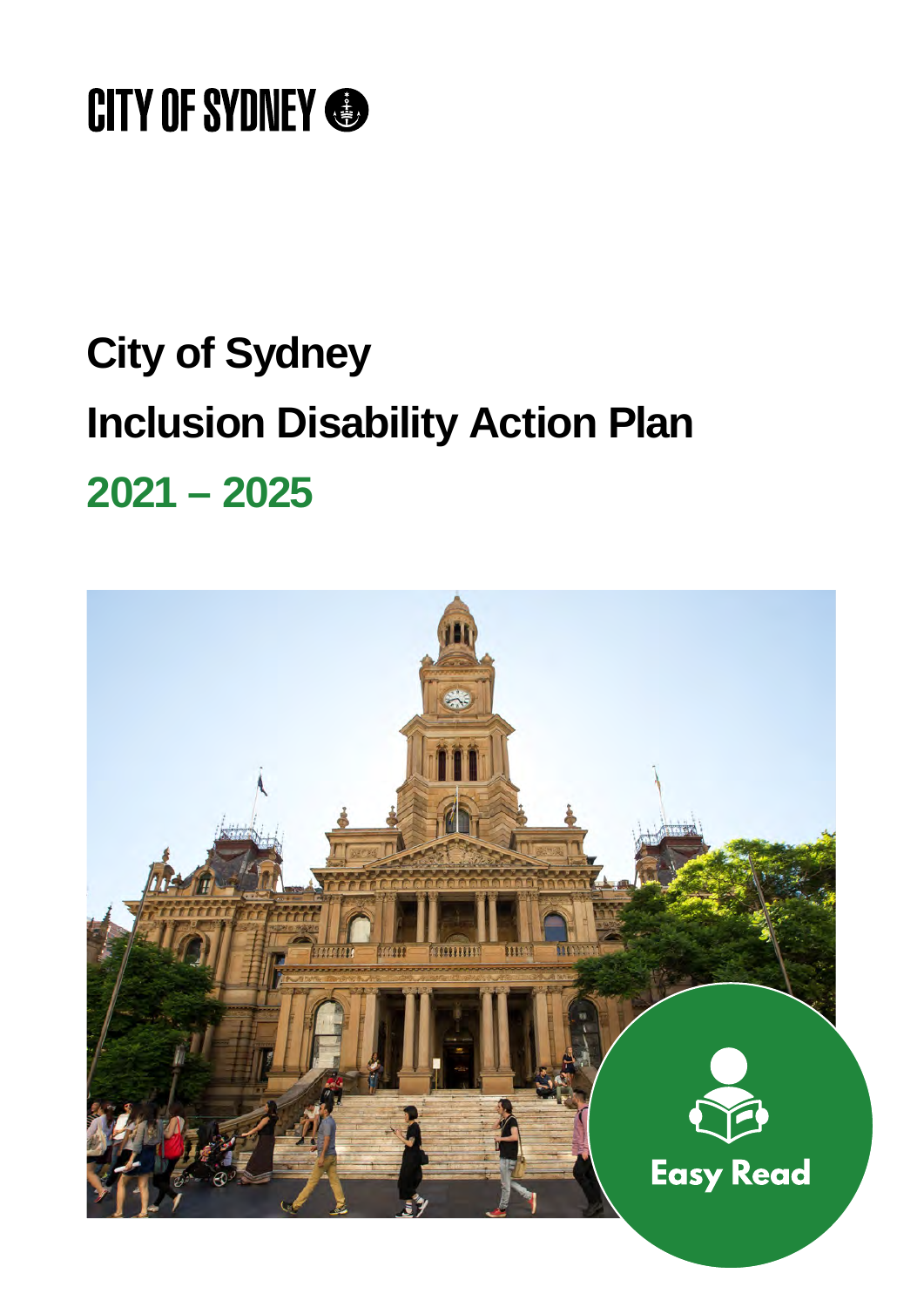#### **About this plan**



**2021 2025** This is the Inclusion Disability Action Plan for the City of Sydney.



This plan starts in 2021 and finishes in 2025.



We will sometimes use the words **we** for **us**  when we talk about the City of Sydney.



This plan says what we will do to make Sydney a better place for people with disability.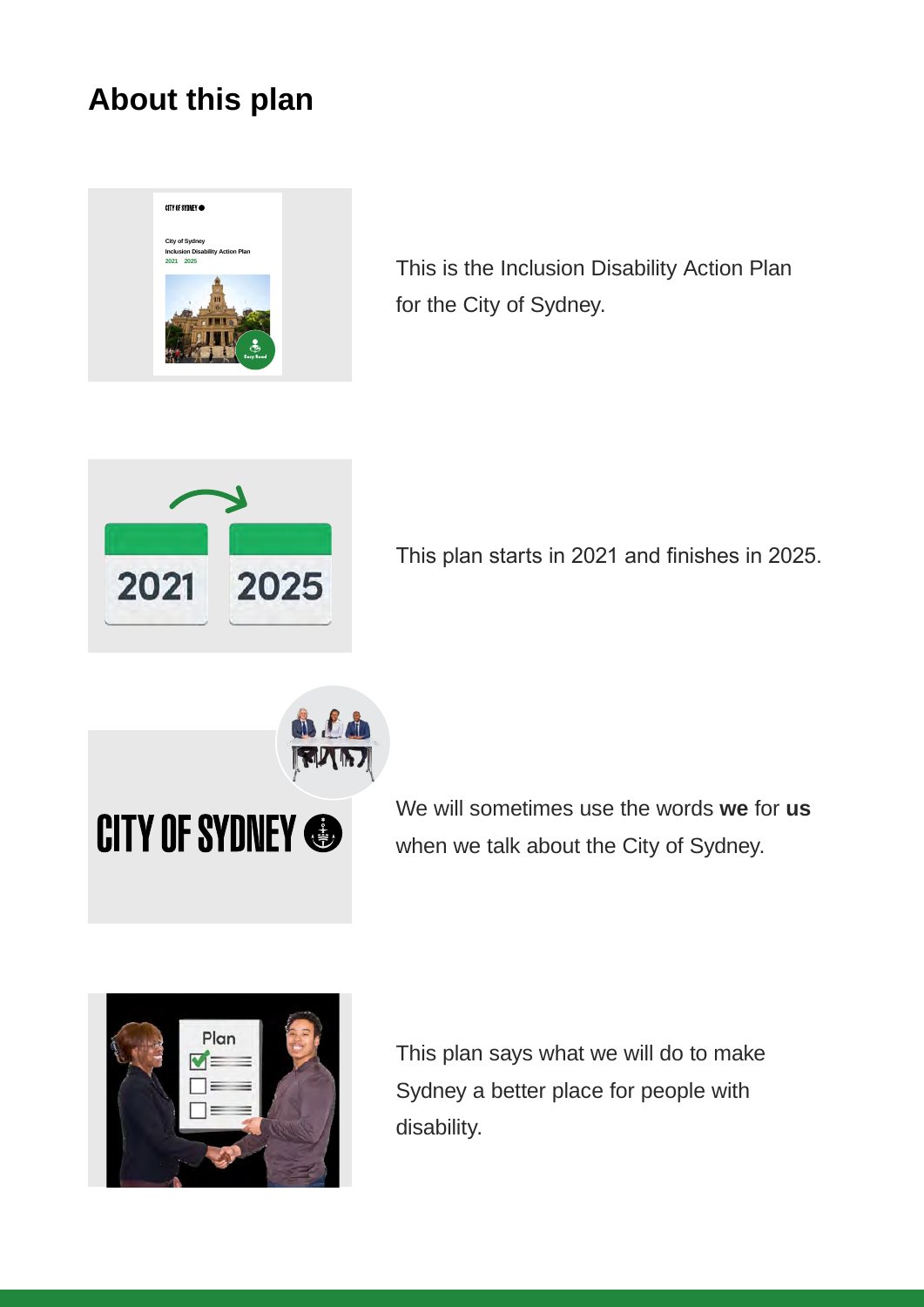# **Contents**

| A message from the Lord Mayor     | 1            |
|-----------------------------------|--------------|
| <b>Acknowledgement of Country</b> | $\mathbf{2}$ |
| Why we need a plan                | 3            |
| How we made this plan             | 5            |
| <b>Attitudes and Behaviours</b>   | 7            |
| A community I want to live in     | 9            |
| <b>Better Jobs</b>                | 11           |
| <b>Making Things Accessible</b>   | 13           |
| Who will make the plan work       | 15           |
| How will we know the plan works   | 16           |
| Contact us                        | 17           |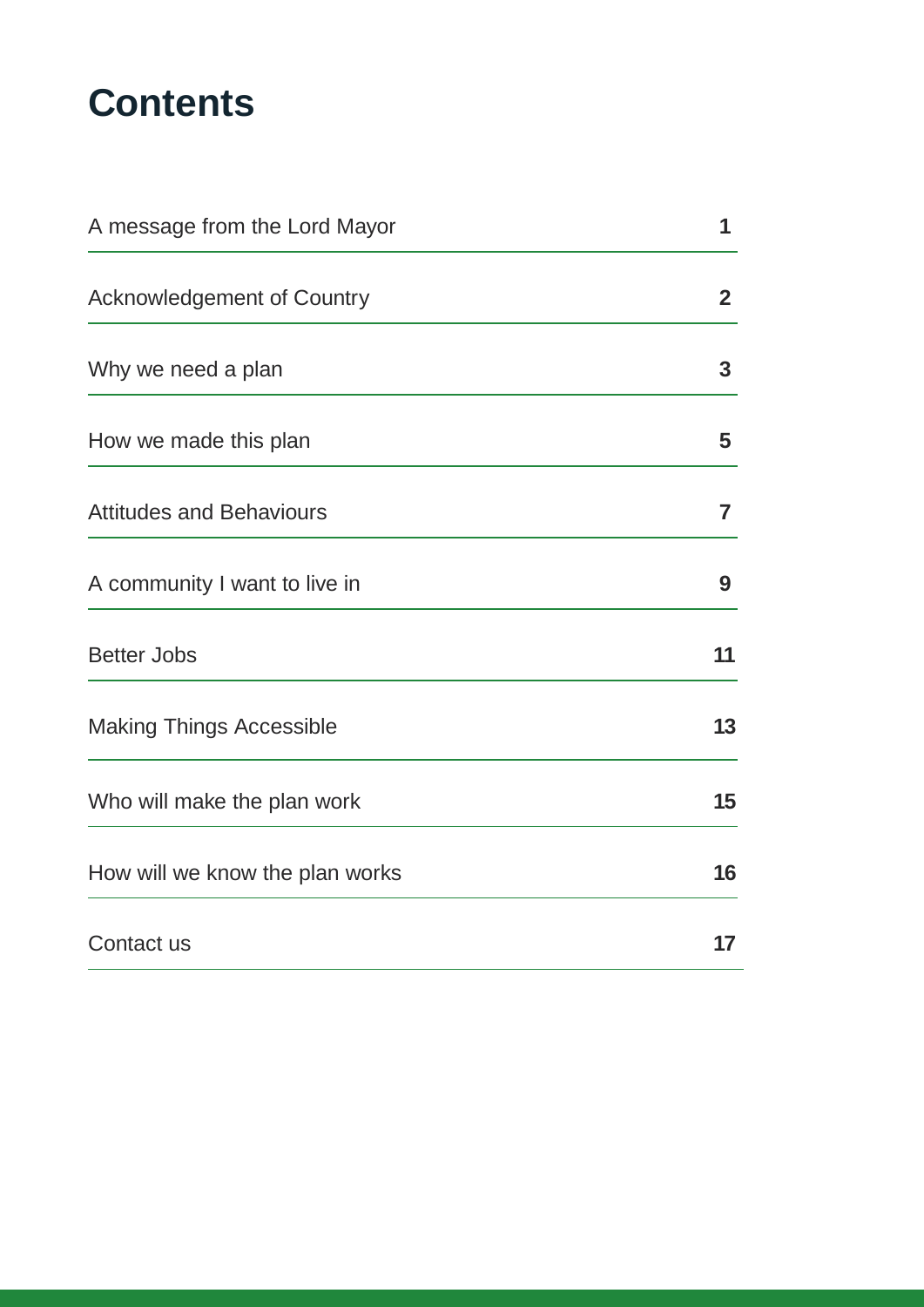#### <span id="page-3-0"></span>**A message from the Lord Mayor**



Welcome to the City of Sydney Inclusion Disability Action Plan.

I am very proud of the communities who live in Sydney.

This plan tells us what we need to do to make our city better for people with disability.

#### **We will keep making it easier for people with disability to**

- Get around the city
- Take part in the community
- Find information

#### **We want people to understand disabilities better.**

This means disabilities like

- Autism
- Intellectual disability
- Mental health problems

**We want to make it easier for people with disability to find jobs they like.** 

Clover Moore Lord Mayor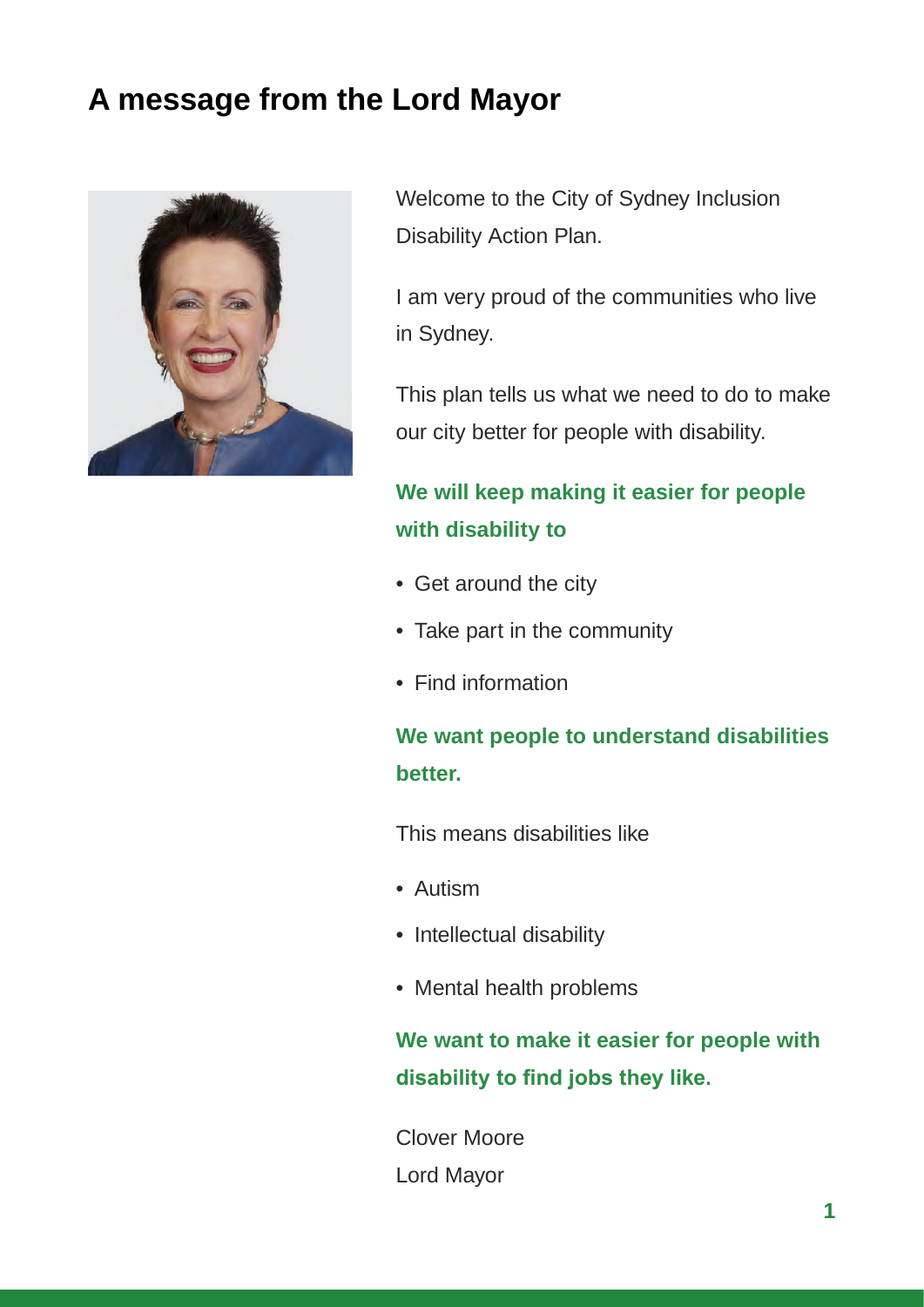### <span id="page-4-0"></span>**Acknowledgements**



We would like to show our respect to the Aboriginal and Torres Strait Islander people from this part of Sydney.

This is the Gadigal People of the Eora Nation.



We would like to show respect to their Elders.



We would also like to thank all people with disability for speaking up.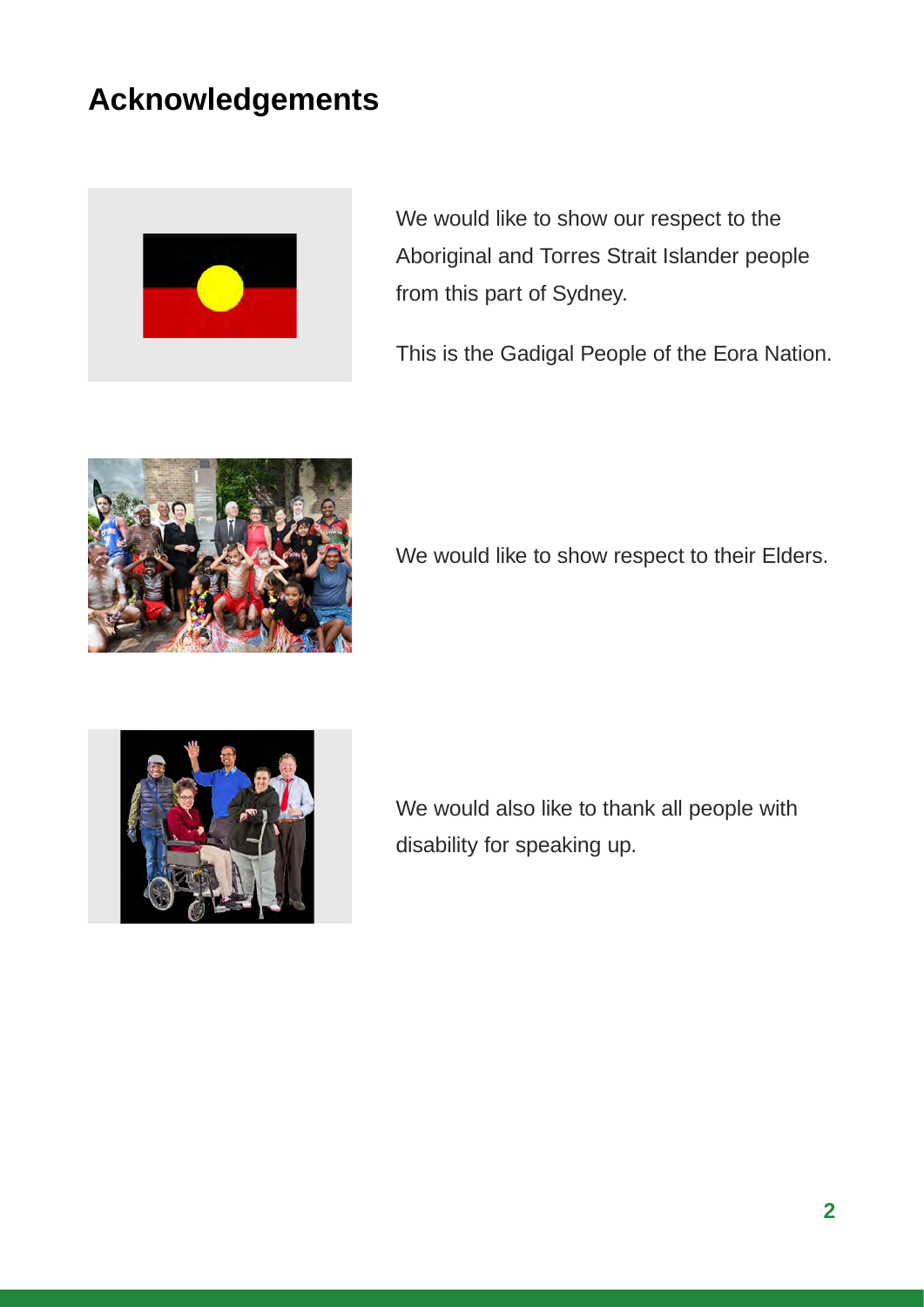#### <span id="page-5-0"></span>**Why we need a plan**



It is important to have a plan because people with disability have the right to be part of the community.



There are laws that say people with disability should be included.



#### We want

- Everyone to treat people with disability well
- Sydney to be a better place for people with disability
- To help people with disability get jobs
- To make it easier to get services and information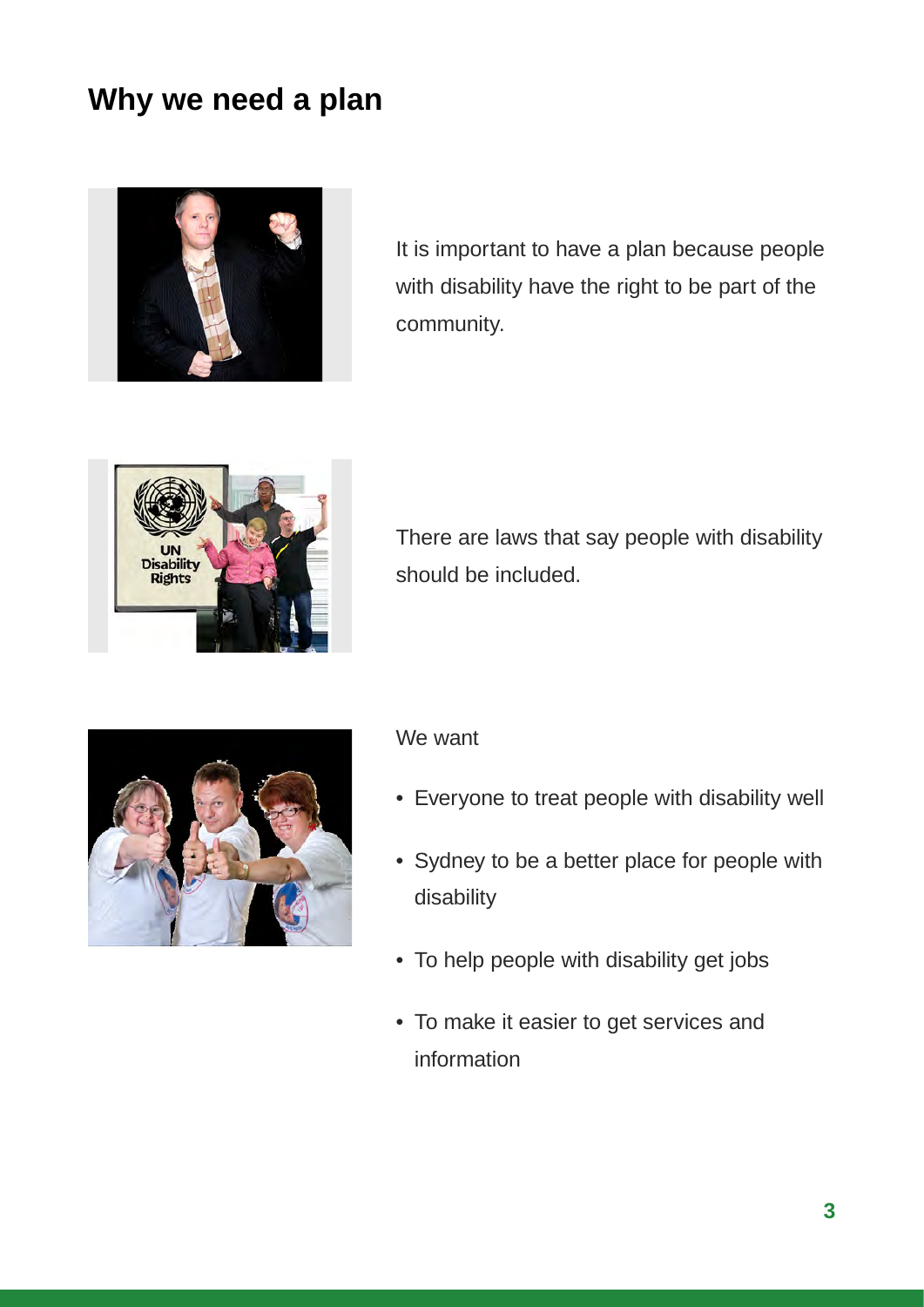

# **In the last 4 years we have**

- Had training for our staff to tell them more about disability
- Had inclusive events like the Invictus Games

- Put up new things like braille signs at pedestrian crossings
- Made a map that helps people with disability get around the city
- Made a plan and program about mental health in the workplace
- Made work more flexible for people who work for the City of Sydney who have a disability or are not a carer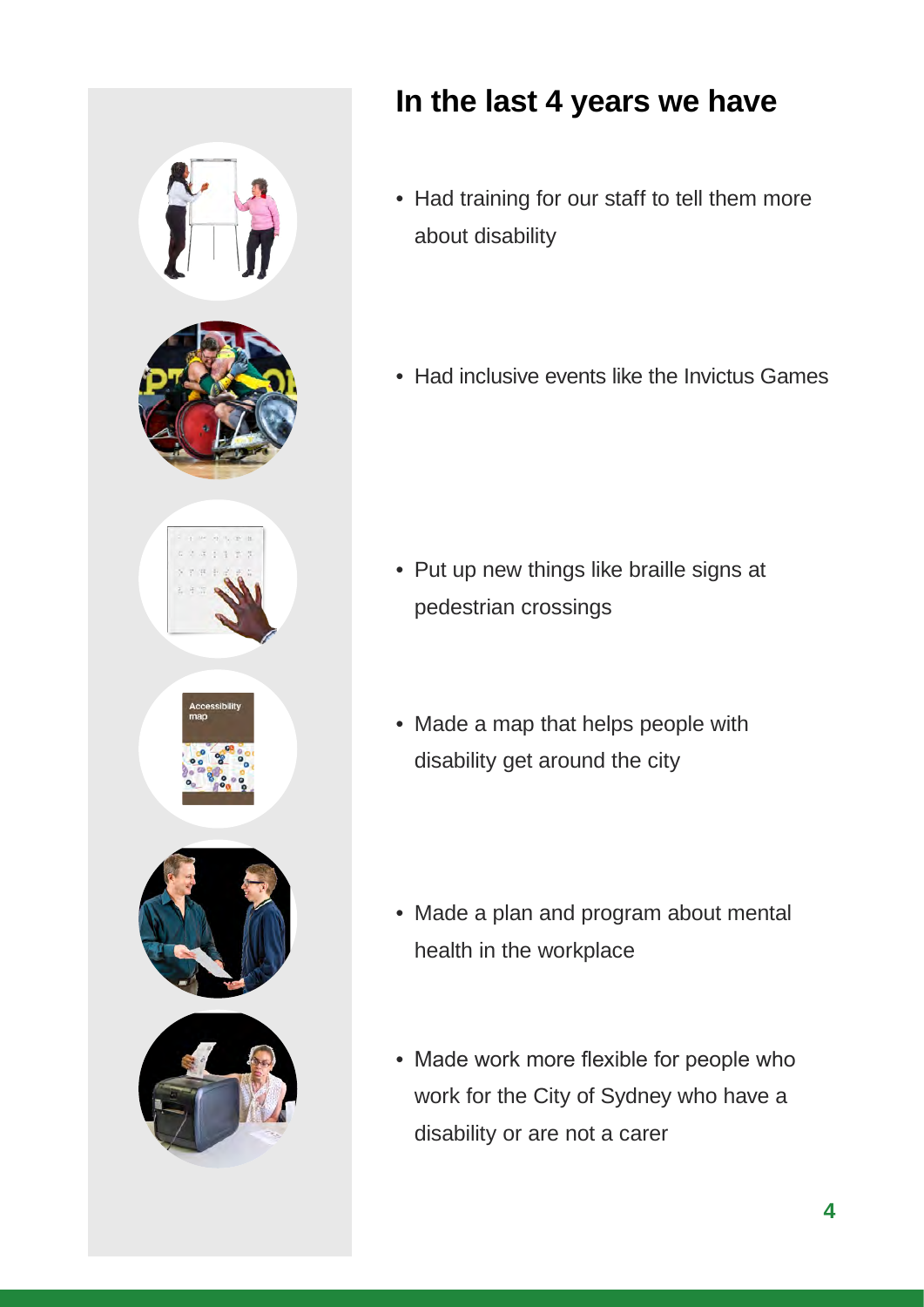<span id="page-7-0"></span>

# **To make this new plan we talked to**

- People with disability
- People with mental health issues
- People with Autism

- Carers
- Disability service providers
- Advocacy organisations
- City of Sydney's Inclusion Disability Advisory Panel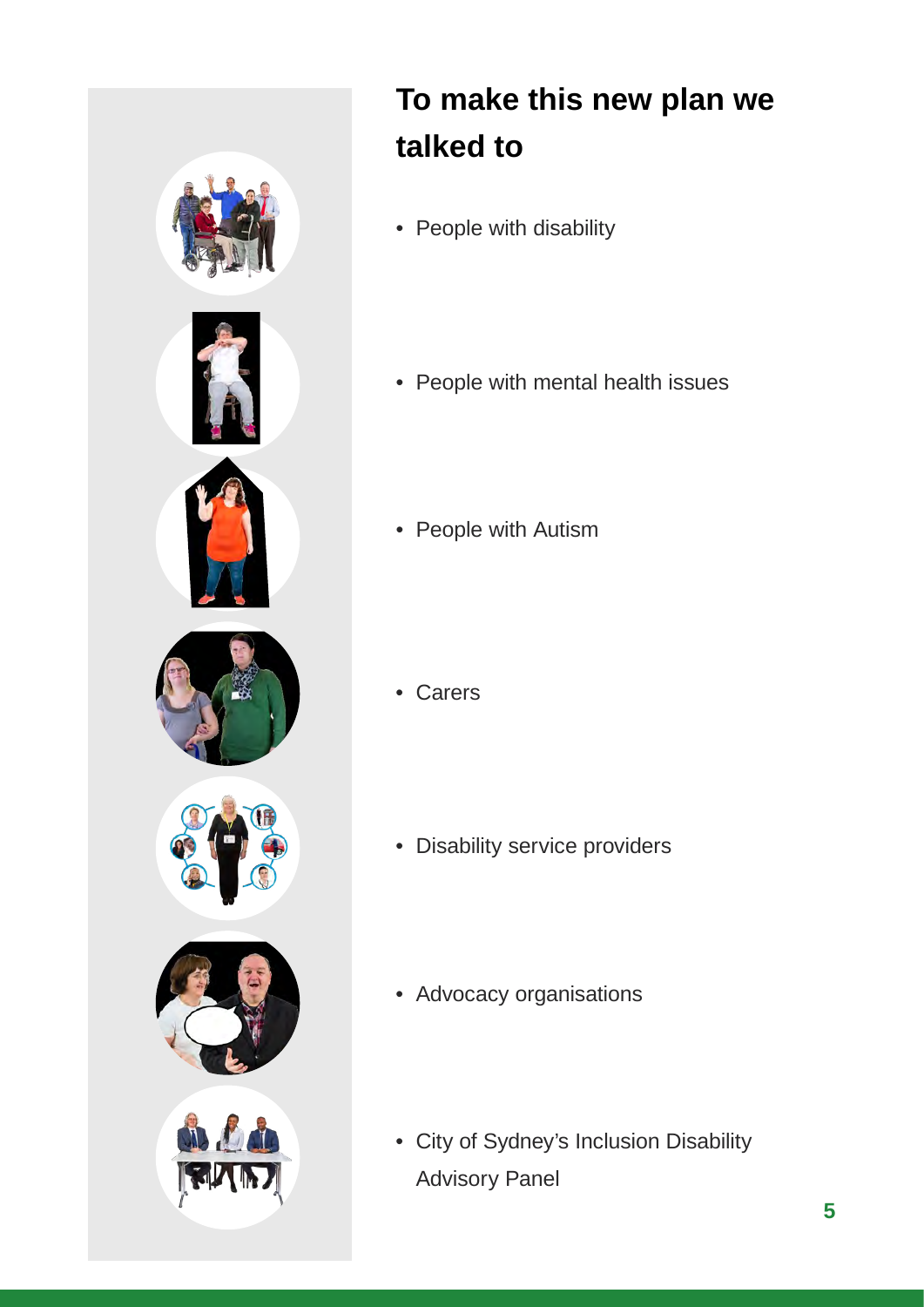

#### **The Inclusion Disability Advisory Panel**

- People with disability
- Carers
- People that know a lot about disability

The Inclusion Disability Advisory Panel helps us with issues about disability.



**Advocacy organisations** help people speak up about things.



We asked everyone what they think are important issues for people with disability.

We used this information to make this plan.

We will use this plan for the next 4 years.



This plan has 4 areas

- Better attitudes and behaviours
- A community I want to live in
- Better jobs
- Making things accessible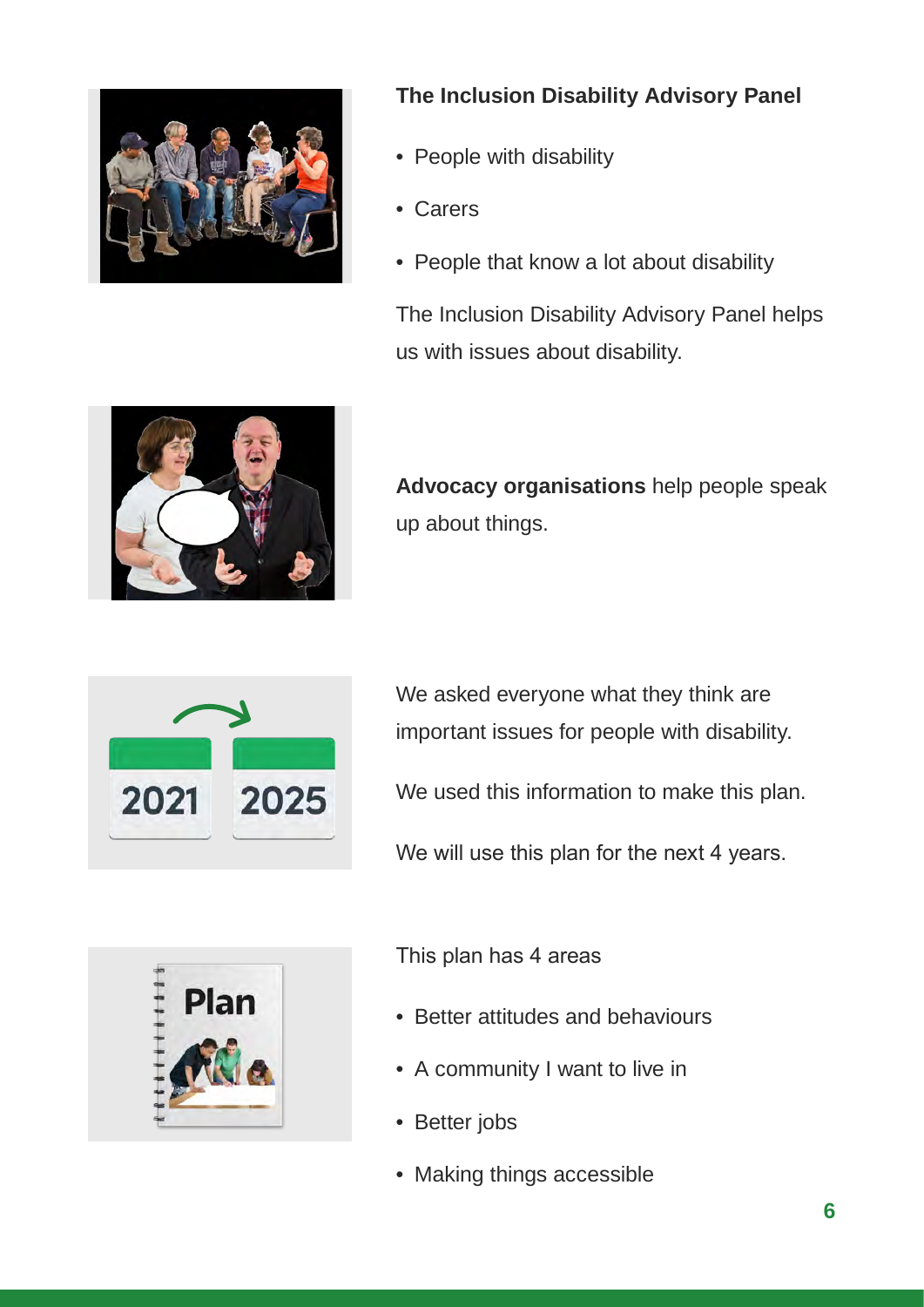### <span id="page-9-0"></span>**Attitudes and Behaviours**



**Attitudes** are the way people think and feel about other people.



**Behaviour** means the way someone treats other people.

|  | ╟┋┿╍ӿ |
|--|-------|
|  |       |
|  |       |
|  |       |

#### **People said they want the City of Sydney to**

- Support our community to treat people with disability better
- Make sure people with disability can be part of community events
- Help people understand disabilities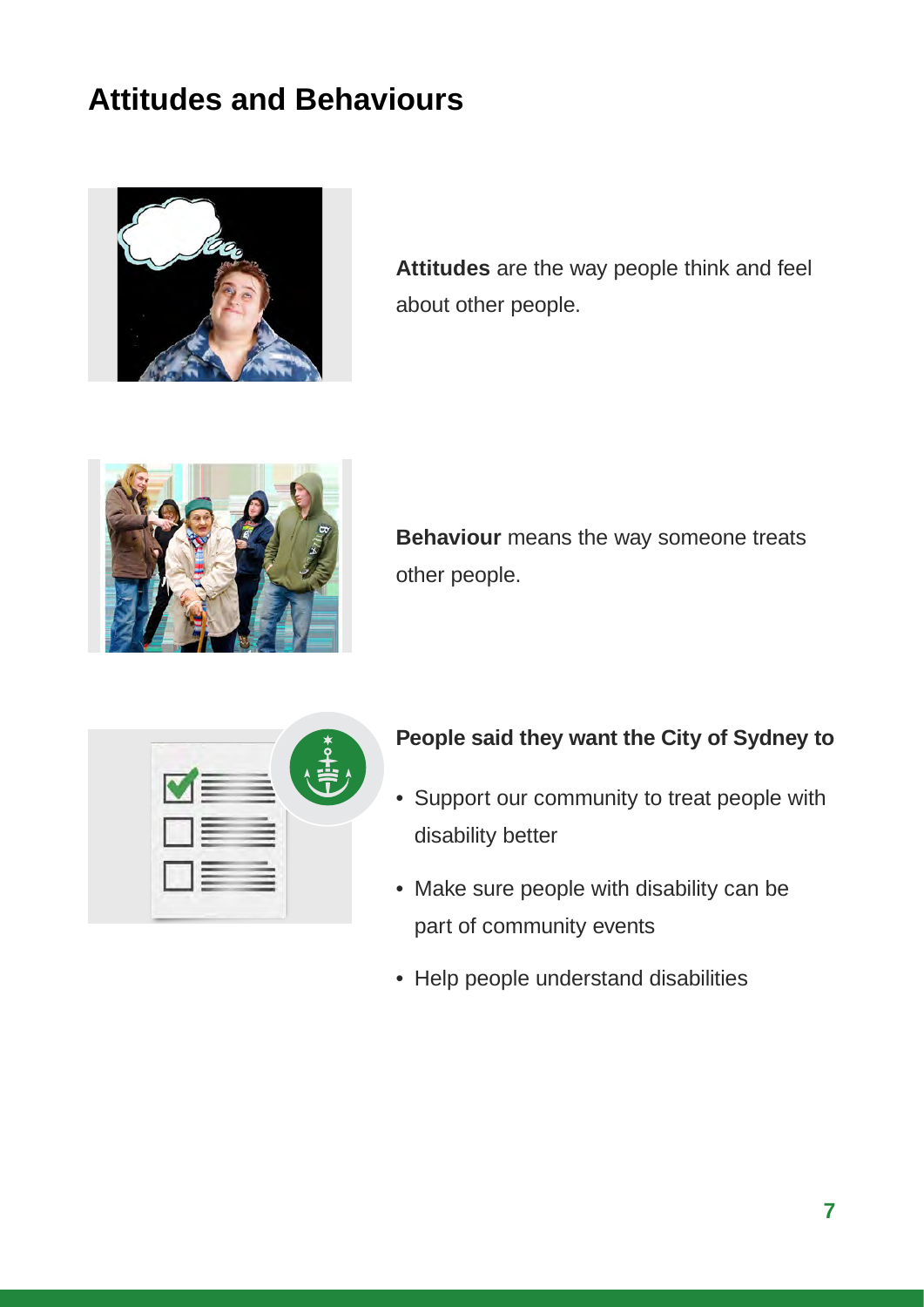## **Attitudes and Behaviours**



**What we will do in the next 4 years about attitudes and behaviours** 

We will make sure

- Our staff are trained to understand how to support people with disability
- Our staff think about people with disability in all their plans
- We use good images of people with disability on our website and papers
- Make more community programs to help people understand disabilities like
	- Autism
	- Mental health issues
	- Intellectual disabilities
	- Long term health issues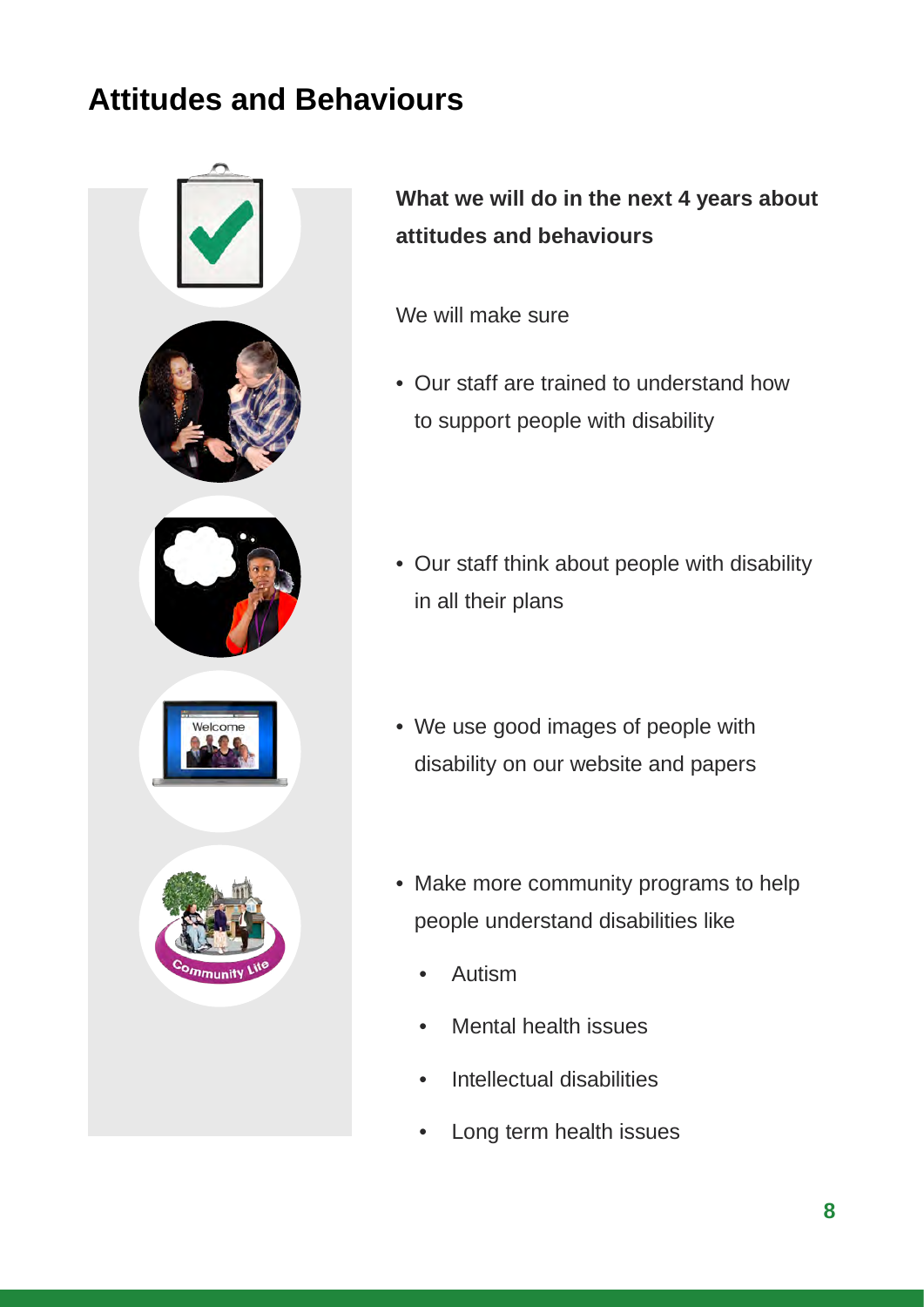# <span id="page-11-0"></span>**A community I want to live in**



**People said they want the City of Sydney to make it easier for people with disability to** 

• Get around the city

• Use public transport

• Get into shops and other places

• Find quiet places to sit

• Go to events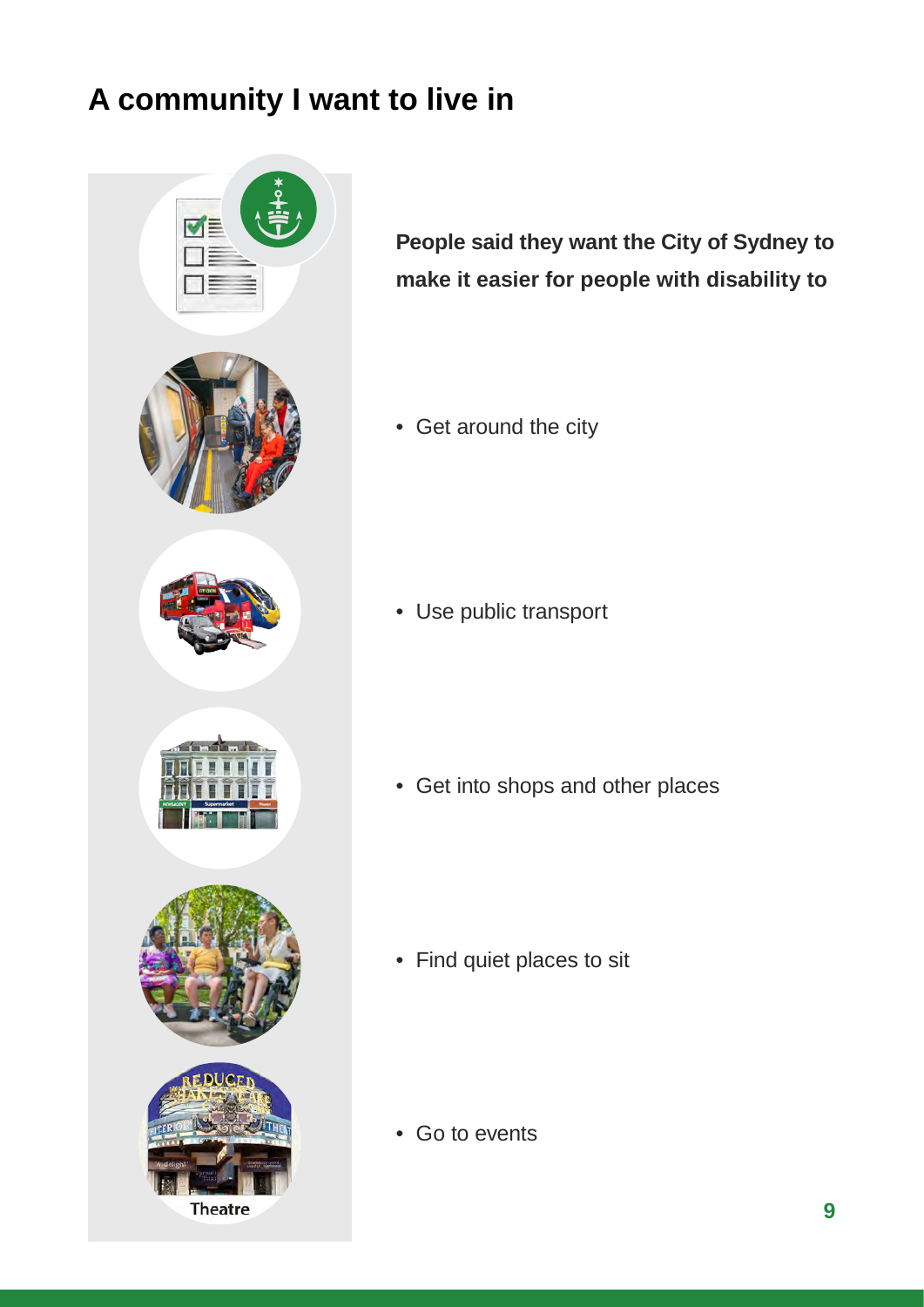# **A community I want to live in**



#### **What we will do in the next 4 years to make our community better**

We will

- Build better footpaths, parks and places to rest
- Give you better information about how to get around the city
- Plan events that include everyone

• Help workplaces understand disability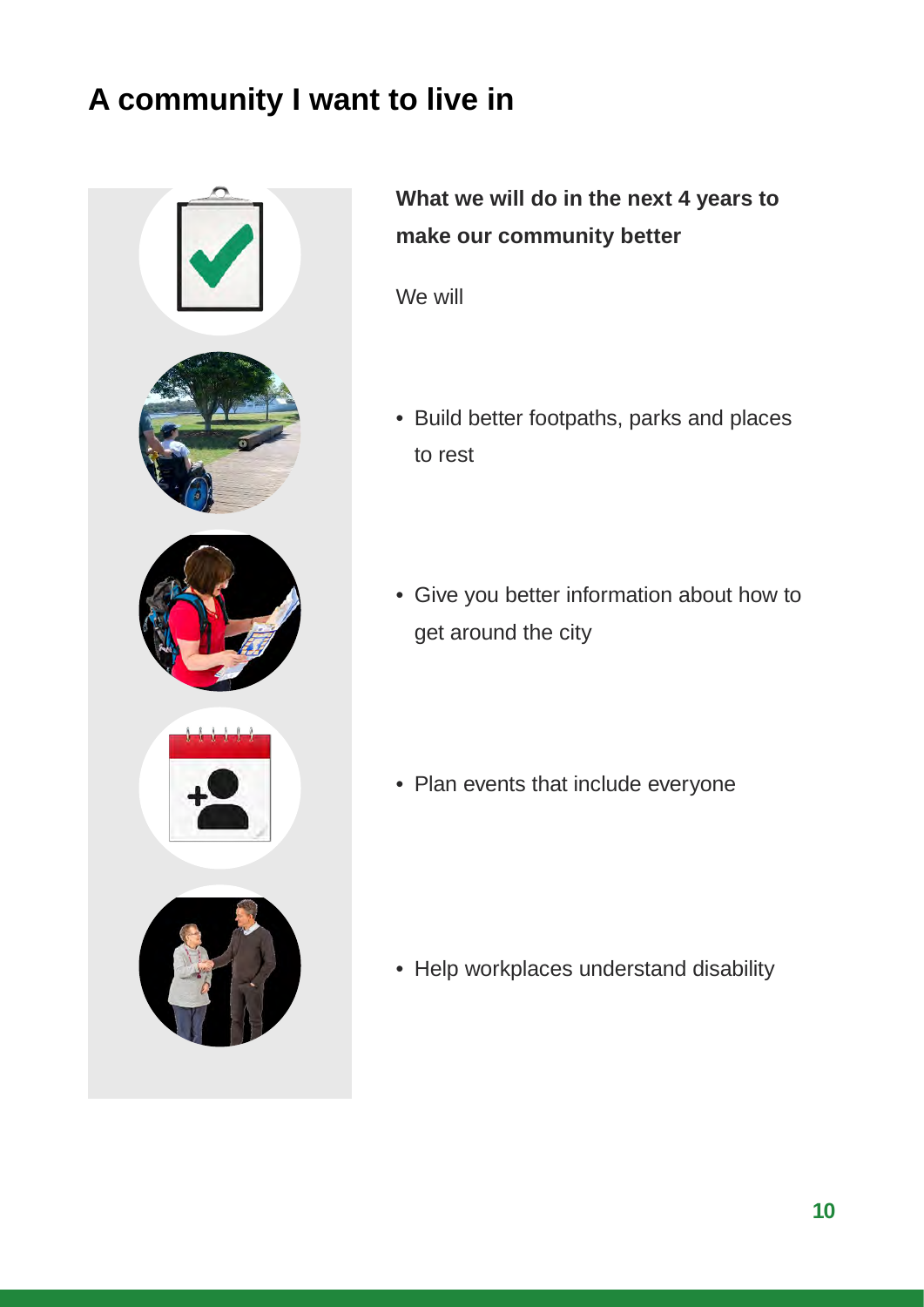#### <span id="page-13-0"></span>**Better Jobs**



#### **For better jobs people said that the City of Sydney should**

• Train staff on how to support people with disability

- Hire more people with disability
- Make it easy for people with disability to have a job they like
- Help people talk about the supports they need at work
- Make sure work places are accessible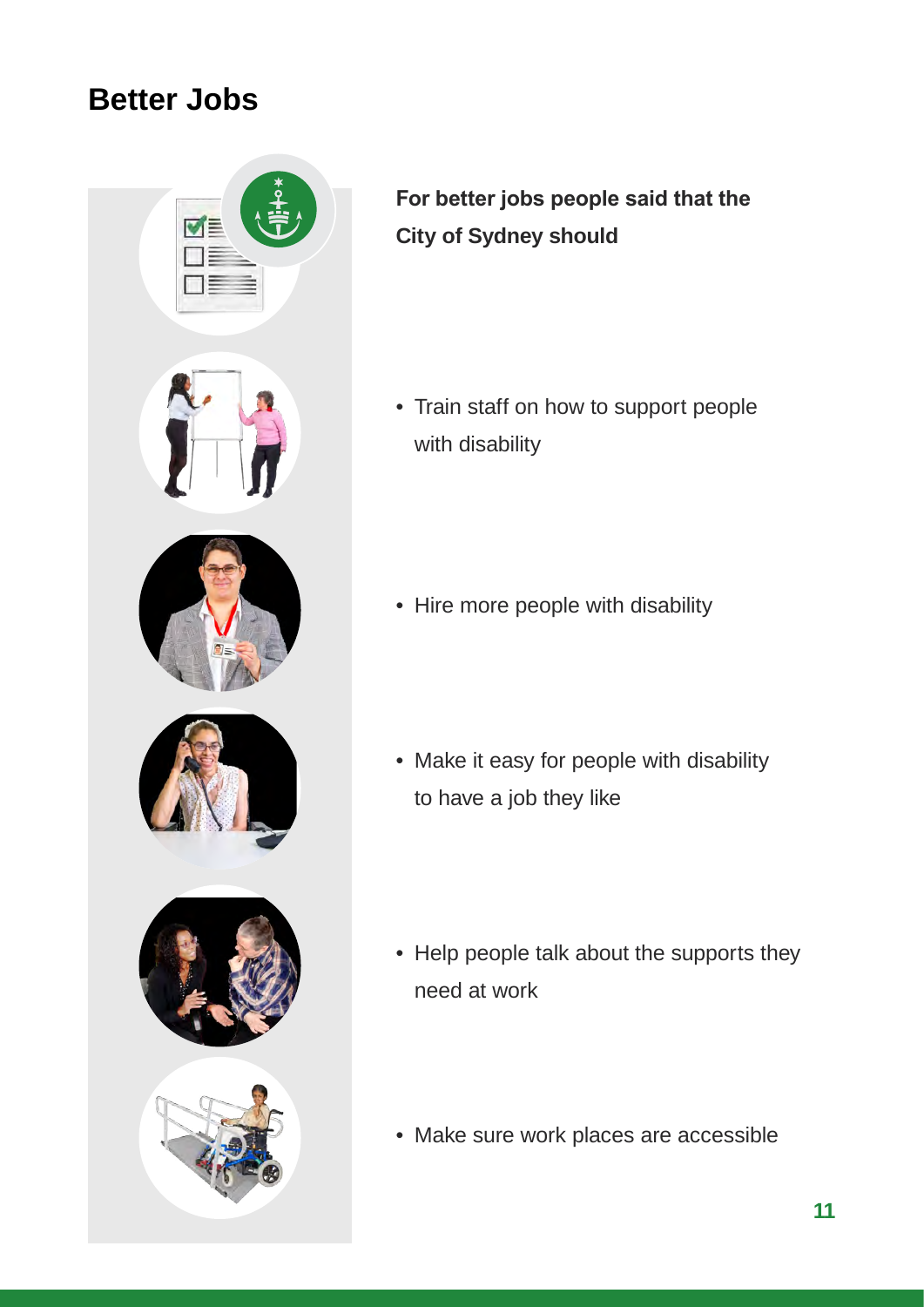#### **Better Jobs**



#### **What we will do in the next 4 years about jobs at City of Sydney**

We will

- Hire more people with disability
- Work with organisations that help people with disability find jobs
- Make sure it is easy to apply for jobs

• Have a leadership program for City of Sydney staff who have a disability



We will train our staff to

- Understand disabilities better
- Support people with disability to do a job
- Treat people with disability with respect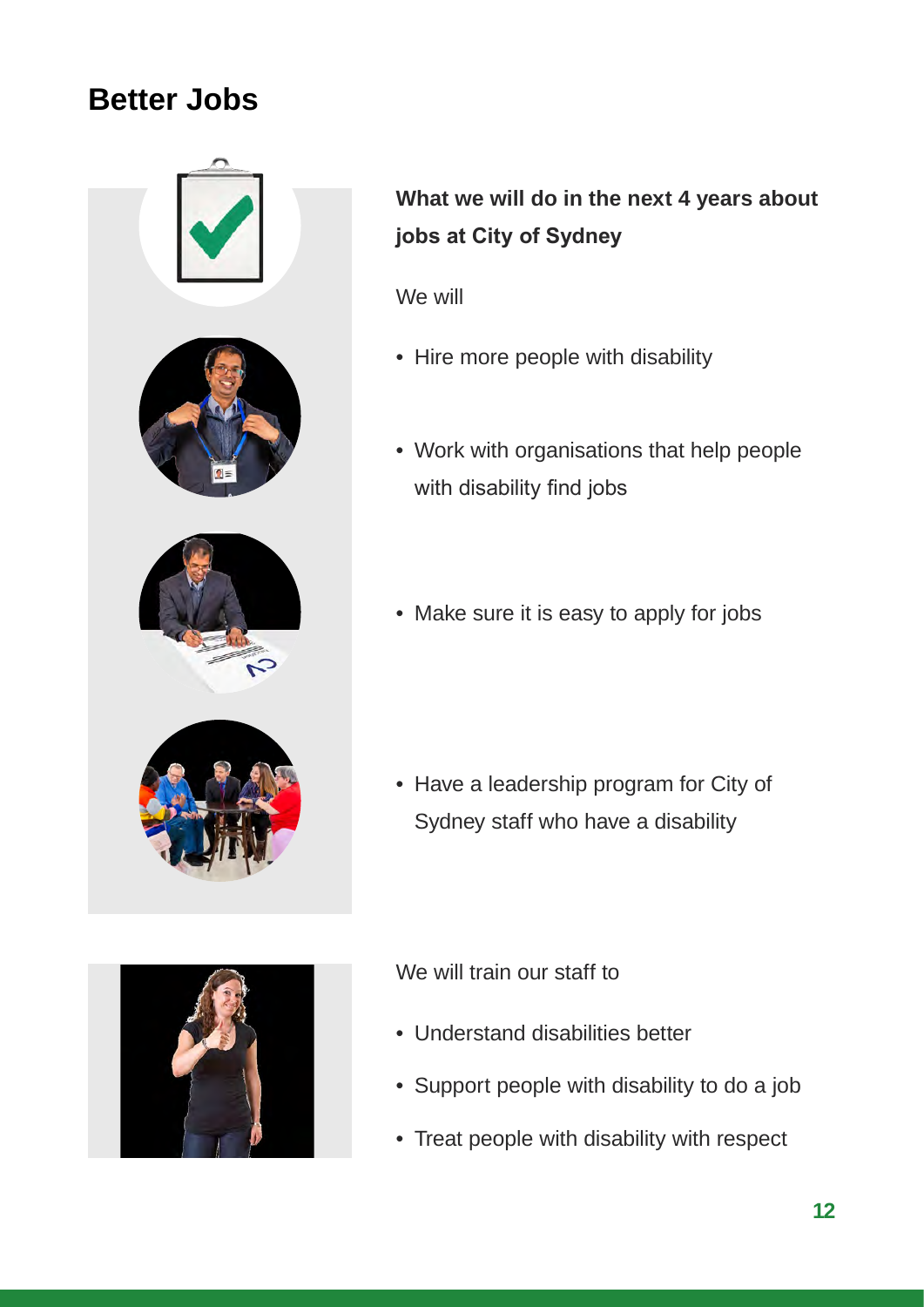# <span id="page-15-0"></span>**Making Things Accessible**



**For making things accessible people said that the City of Sydney should** 

- Talk to people with disability about how to make events accessible
- Teach staff how to talk to people with disability
- Make it easier for people with disability to ask the City of Sydney staff about things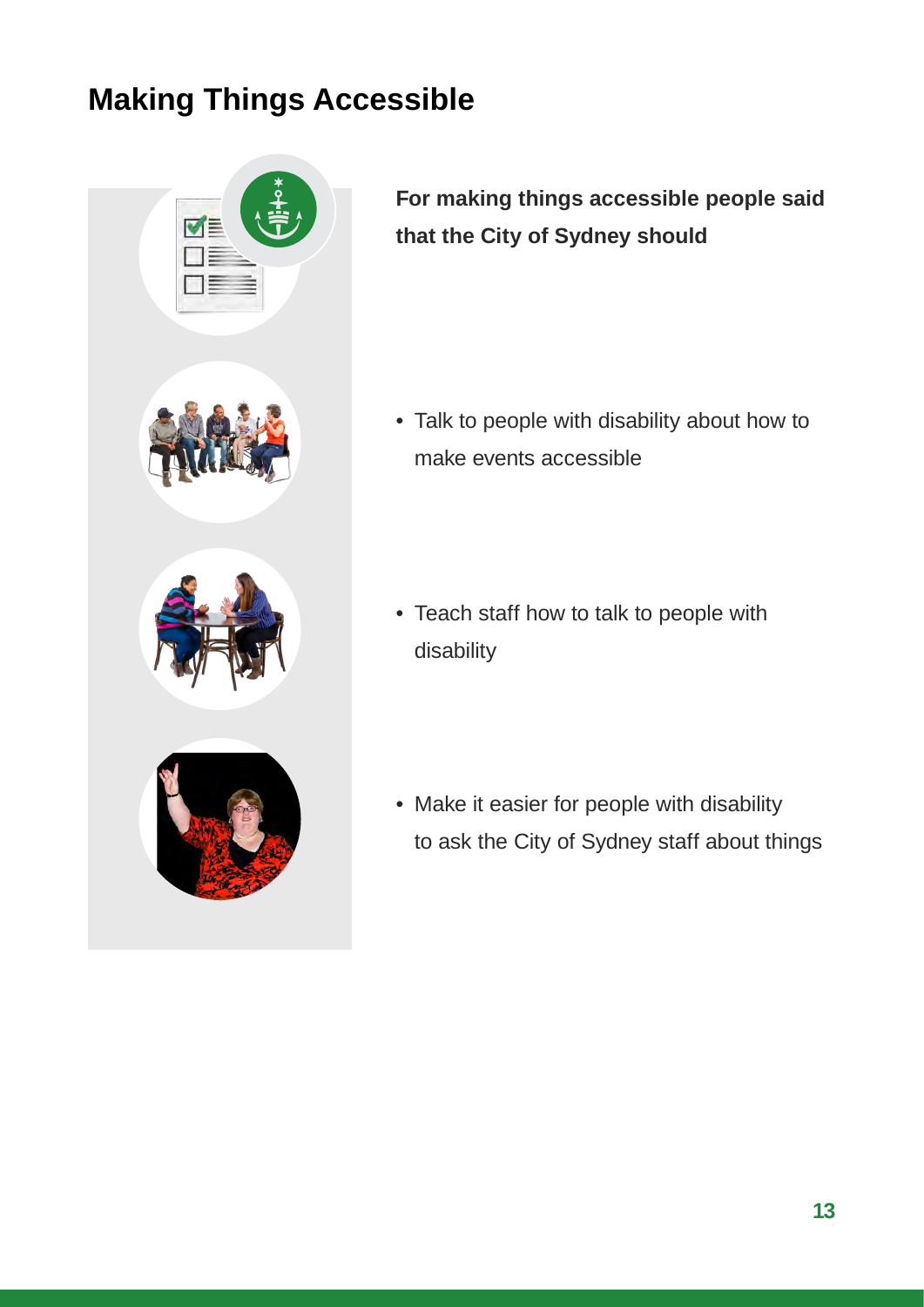# **Making Things Accessible**



**What we will do in the next 4 years to make things more accessible** 

We will

- Tell people with disability how to be a part of City of Sydney decisions
- Ask for your help when we make decisions
- Make it easier to get money from the council for projects.

These are called grants

• Have City of Sydney Council information in Easy Read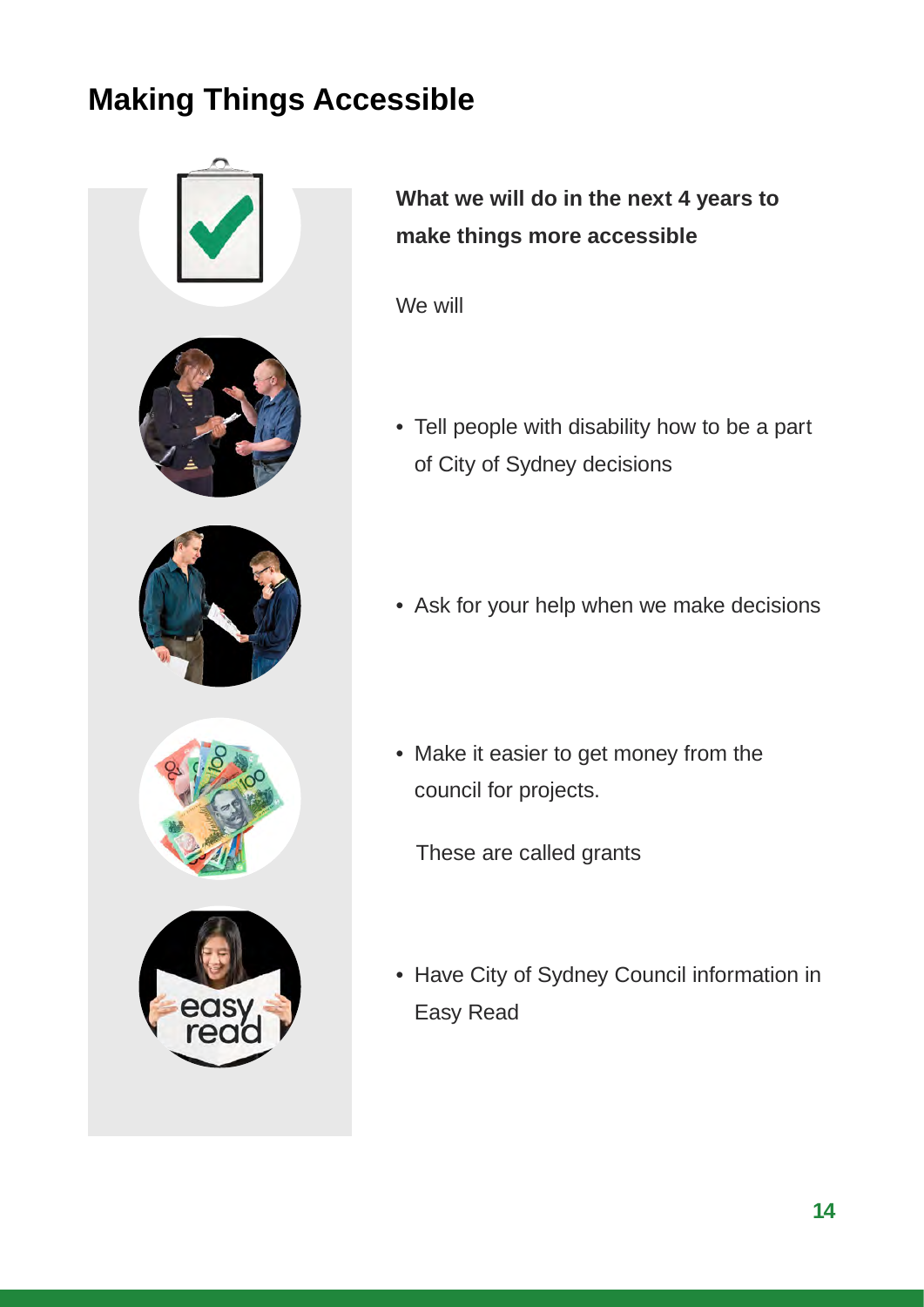#### <span id="page-17-0"></span>**Who will make sure the plan works**



Our Inclusion Disability Advisory Panel will help us make this plan happen.

| Report |  |
|--------|--|
| =      |  |
|        |  |
|        |  |

City of Sydney will have another working group made up off staff to make sure this plan happens.

We will write a report every year that says what has been done.

Everyone can read this report.



To make sure the plan is working we will talk to

- The Inclusion Disability Advisory Panel
- Other disability groups
- People with disability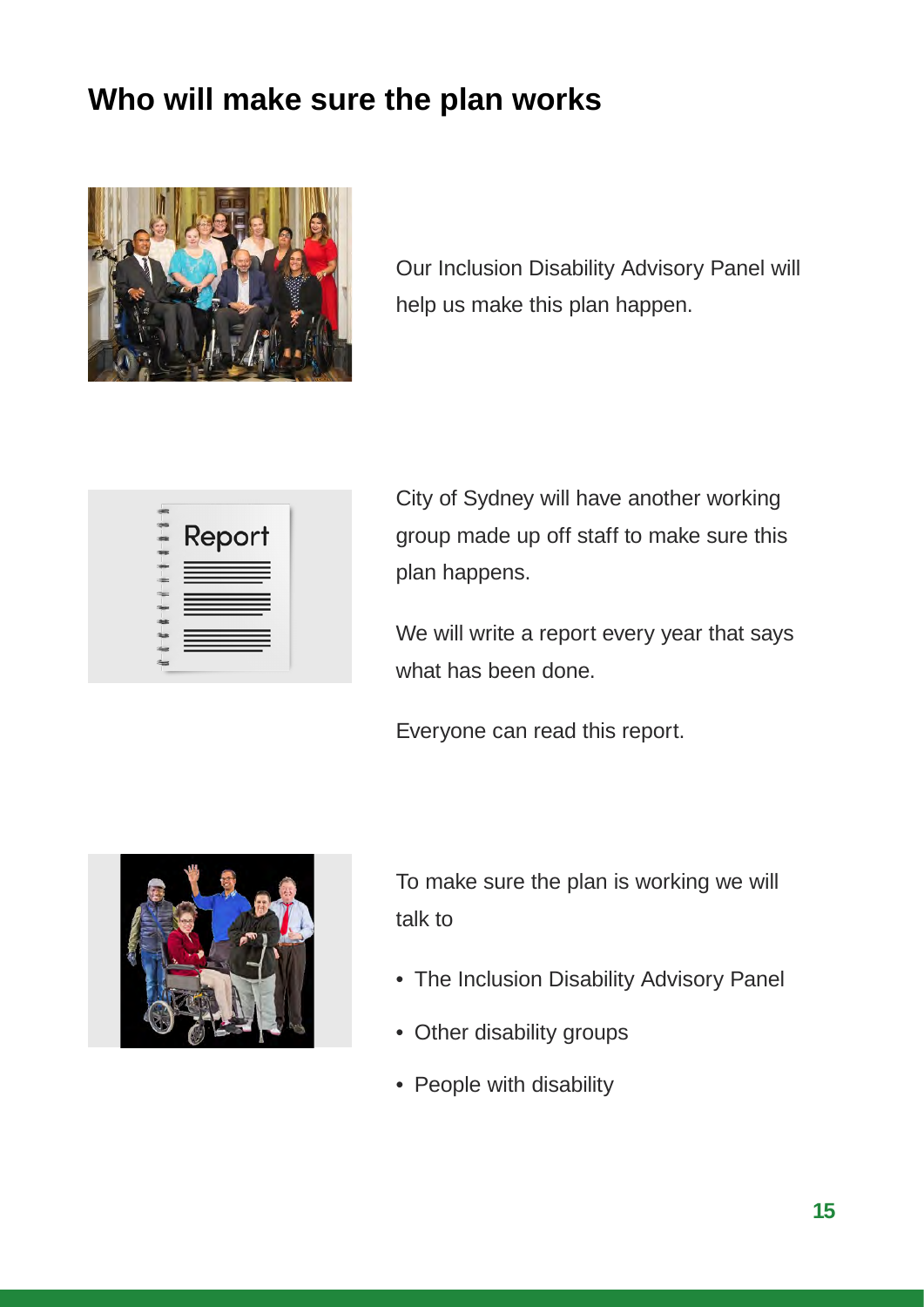### <span id="page-18-0"></span>**How will we know the plan works**



We will do surveys.

We will ask people if things have changed.



We will know the plan works if people tell us that

- Attitudes and behaviours towards people with disability are better
- It is easier to get around the City
- People with disability can go to more events and public spaces
- People with disability have better and more jobs
- People with disability feel that the City of Sydney listens to them



We will look at the plan again in 2025 to see

- What got better
- What still needs to change